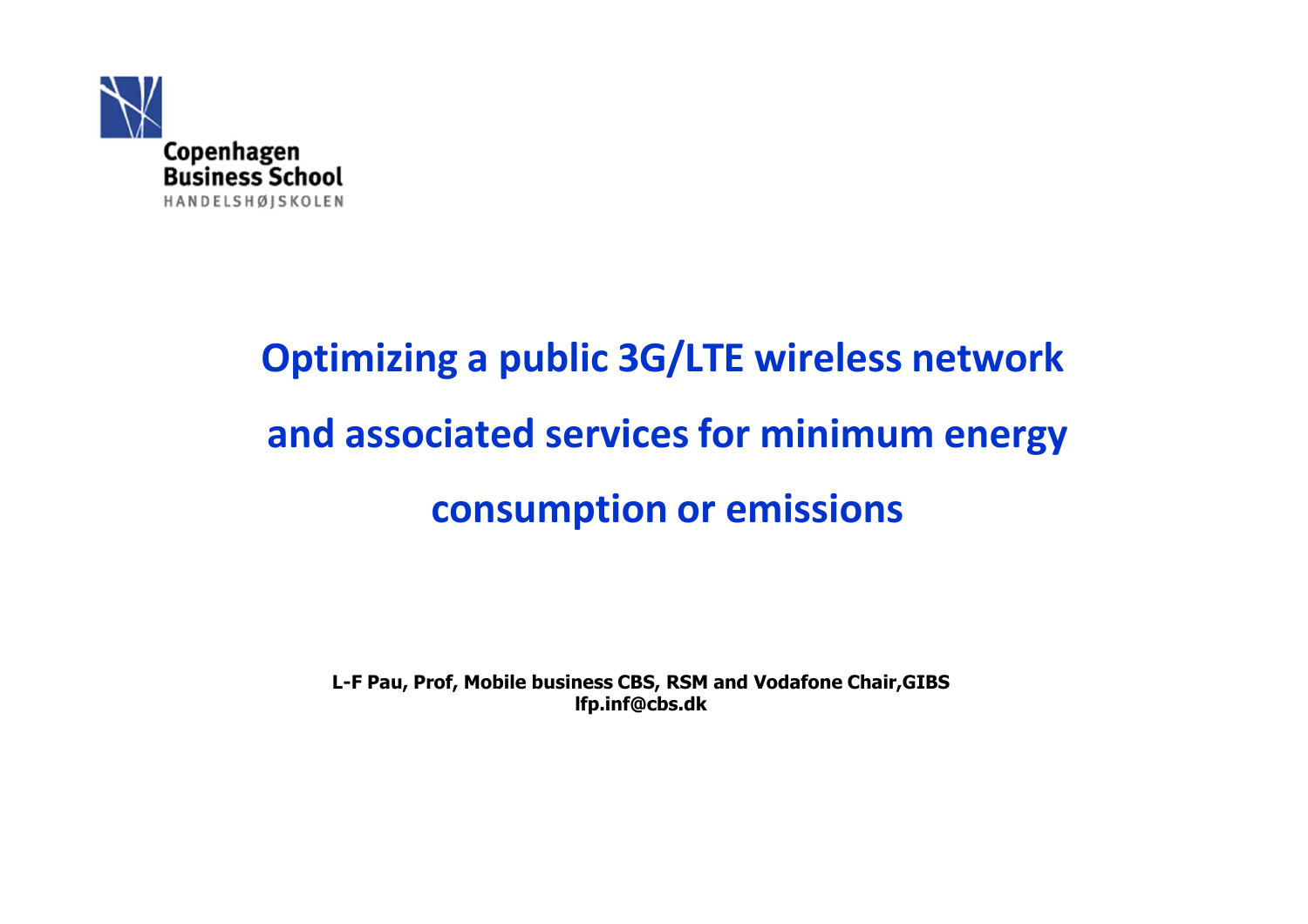

#### **Issues**

- 1. Characterize the energy consumption and emissions *jointly* of public wireless network *infrastructure* and of the actual services derived *traffic*
- 2. Characterize wireless infrastructure *technology* and *standards* migration effects (e.g. 3G,HSPDA, LTE
- 3. Offer a tool to industry allowing to *design basic and value-added service tariffs* in view of eventual investments in reneweable energy production, and of the introduction of « *green* » *telecommunications tariffs*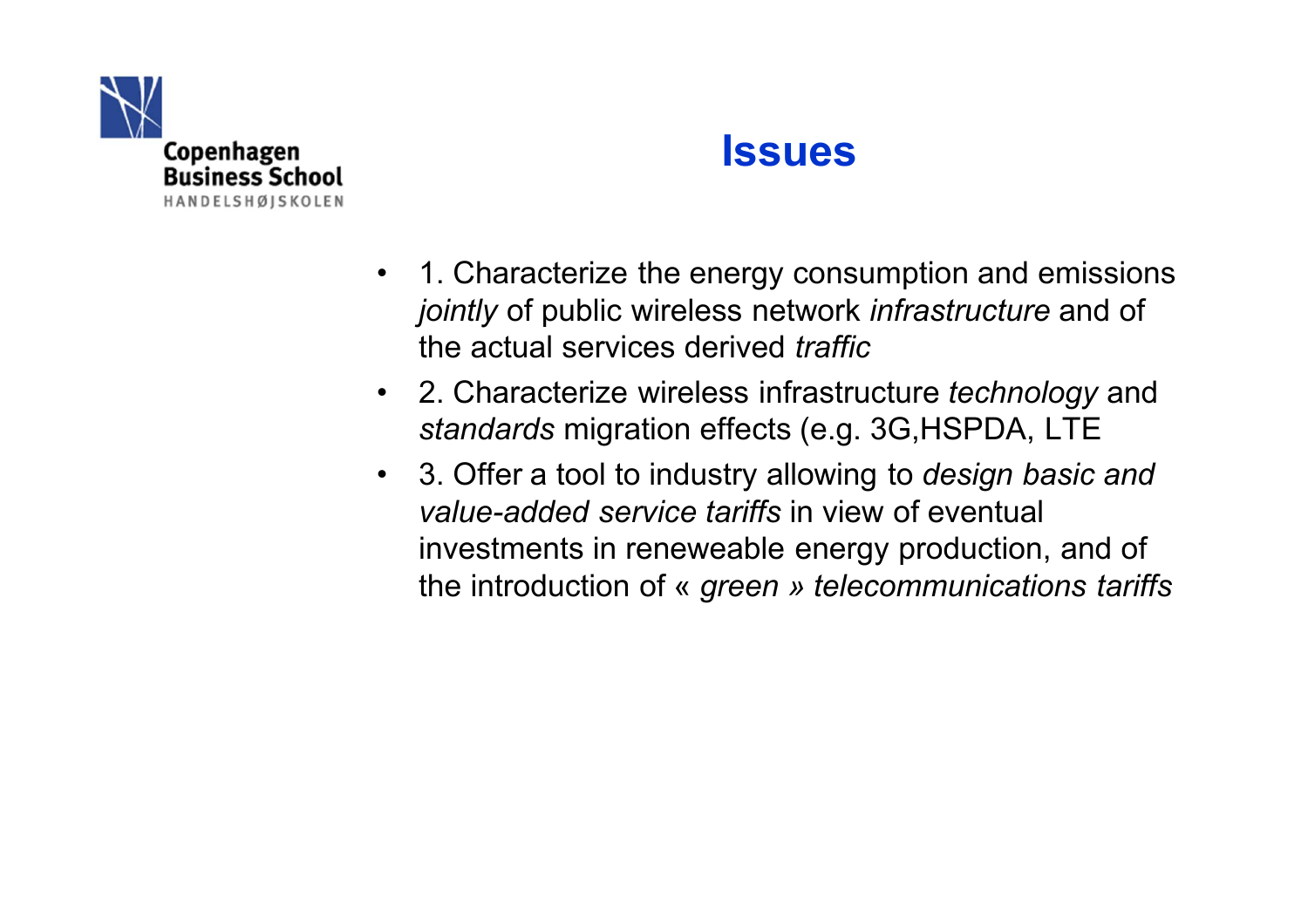

# **Modelling approach**

- Build from an industry tool a quasi-real *network infrastructure and traffic model*, with energy footprints for all main subsystems (radio, transmission , cooling) and traffic dependent energy consumption (circuit switched and IP); there is provisioning of a set of services to a subscriber base
- Structure the *economic sub-model* of CAPEX, OPEX, Billing, CRM, Network management,Content acquisition and net energy costs, as a model of the *marginal flows* linked to one additional user, on top of an existing subscriber base;use of estimated Cobb Douglas functions
- Include a *reverse auction bidding process*, whereby the incremental user states the service duration, his basic bundle price offer, and his value-added bundle offer for the service duration; operator then must select and configure network ressources accordingly allowing *fine-tuning of tariffs and incentives with profitability and emissions contraints*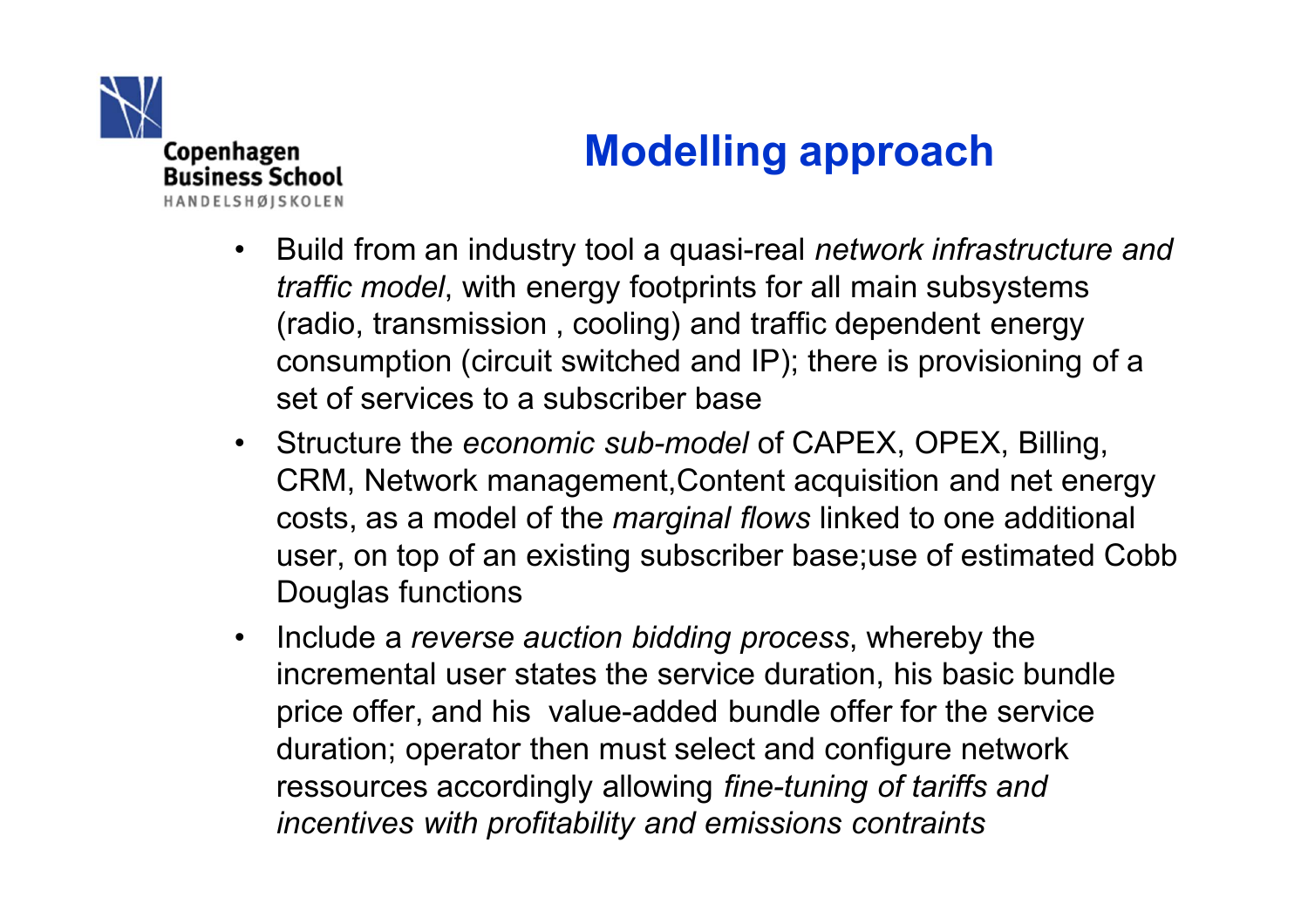

### **Infrastructure**

- UTRAN (Radio): RBS\* etc.. for:GSM/GPRS, EDGE/HSPDA , LTE (100 Mb)
- Transmission: line cards\*, Microwave links\*, ATM over IP\*, WDM , SONET
- Backbone: MGW\*, edge routers\*, core routers\*, AAA, signalling
- Storage : CDR , billing / CRM data , on-demand media, regulated security records
- Power: electrical grid power, local wind power, local sun power , backup local power
- Cooling: (\*)
- Network capacity adapted to meet QoS thresholds given subscriber bids (incl, service mix); excess capacity not used by generic services may be used by value-added services ; if it is insufficient, extra capacity provisioned by SLA at higher rates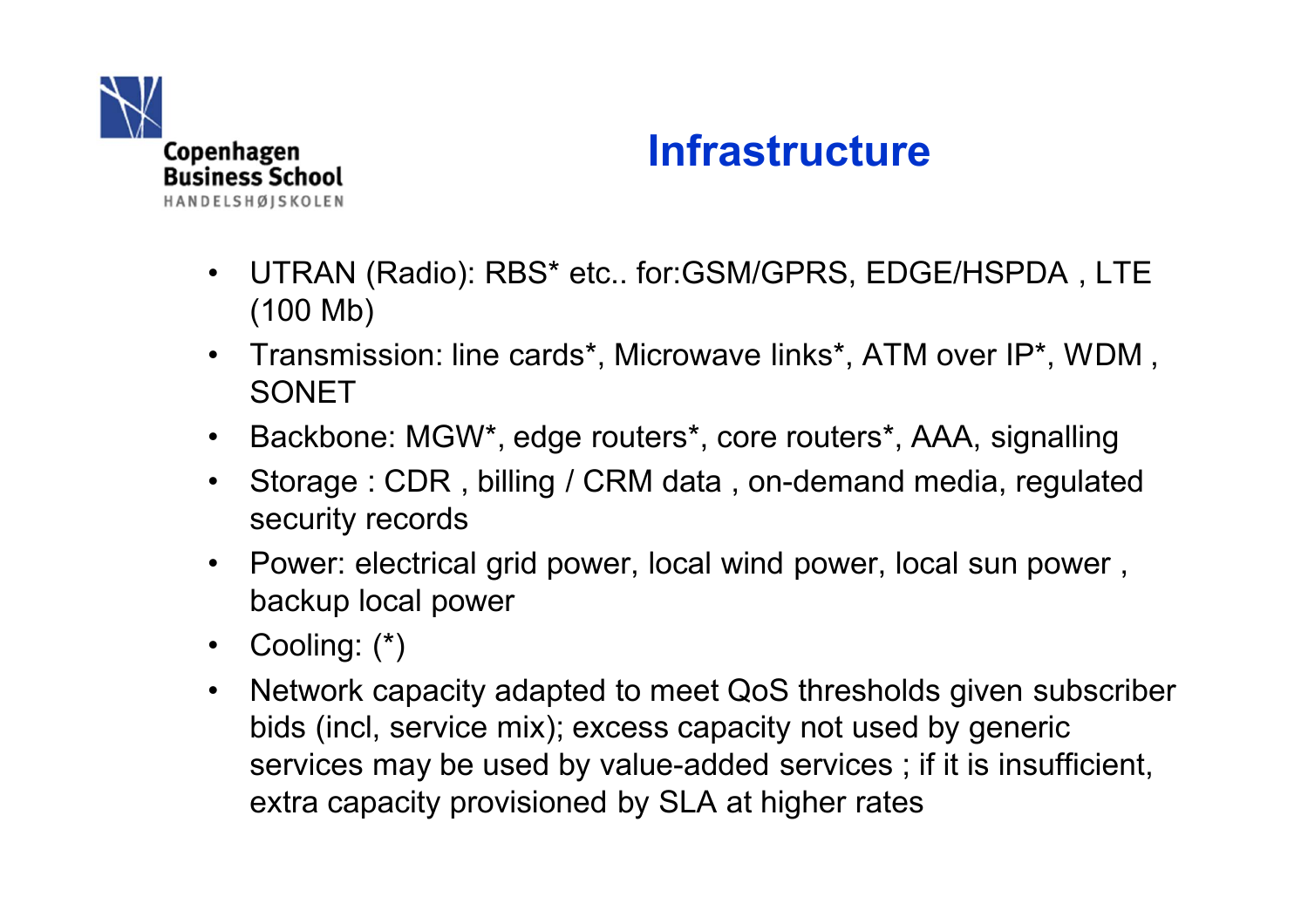

### **Services**

- Basic: Network management , billing / CRM
- Generic services: voice, SMS/MMS and metered IP traffic
- <u>Value-added service</u>: for illustration: M-Singing where a user download songs, and has interactive comments by a paid employee to improve his performance; extensively researched in terms of personalized tariffs
- Other value-added services studied : Mobile video, technical wireless field support , public ticketing

**Incremental user bids e.g: 6 months, 60 Euros for generic services, and eventually 150 Euros for valueadded service**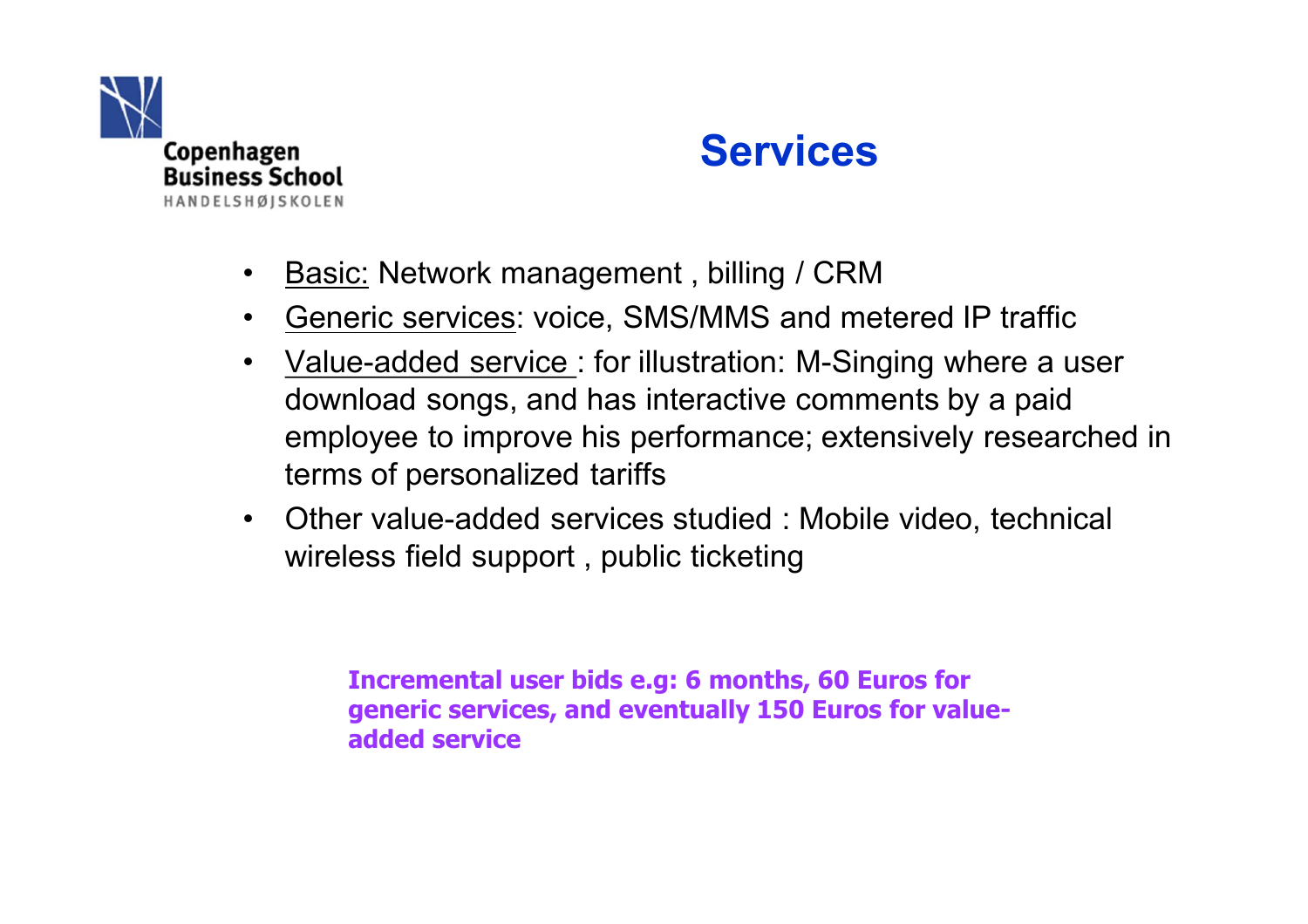



- Parametric proportion of distributed nodes (RBS, TRX , links) with renewable energy sources
- Provision of a minimum electrical grid / backup supply proportion of all distributed nodes in relation to infrastructure nodes' and local traffic power consumption (incl. cooling)
- All core infrastructure, real-time storage and backup transmission links on in-sourced electrical grid power
- Parametric mix wind/ solar with full imputation of CAPEX power source infrastructure costs to operator
- Excess reneweable power supply from the wireless network sold at eventually subsidized rates, reducing total OPEX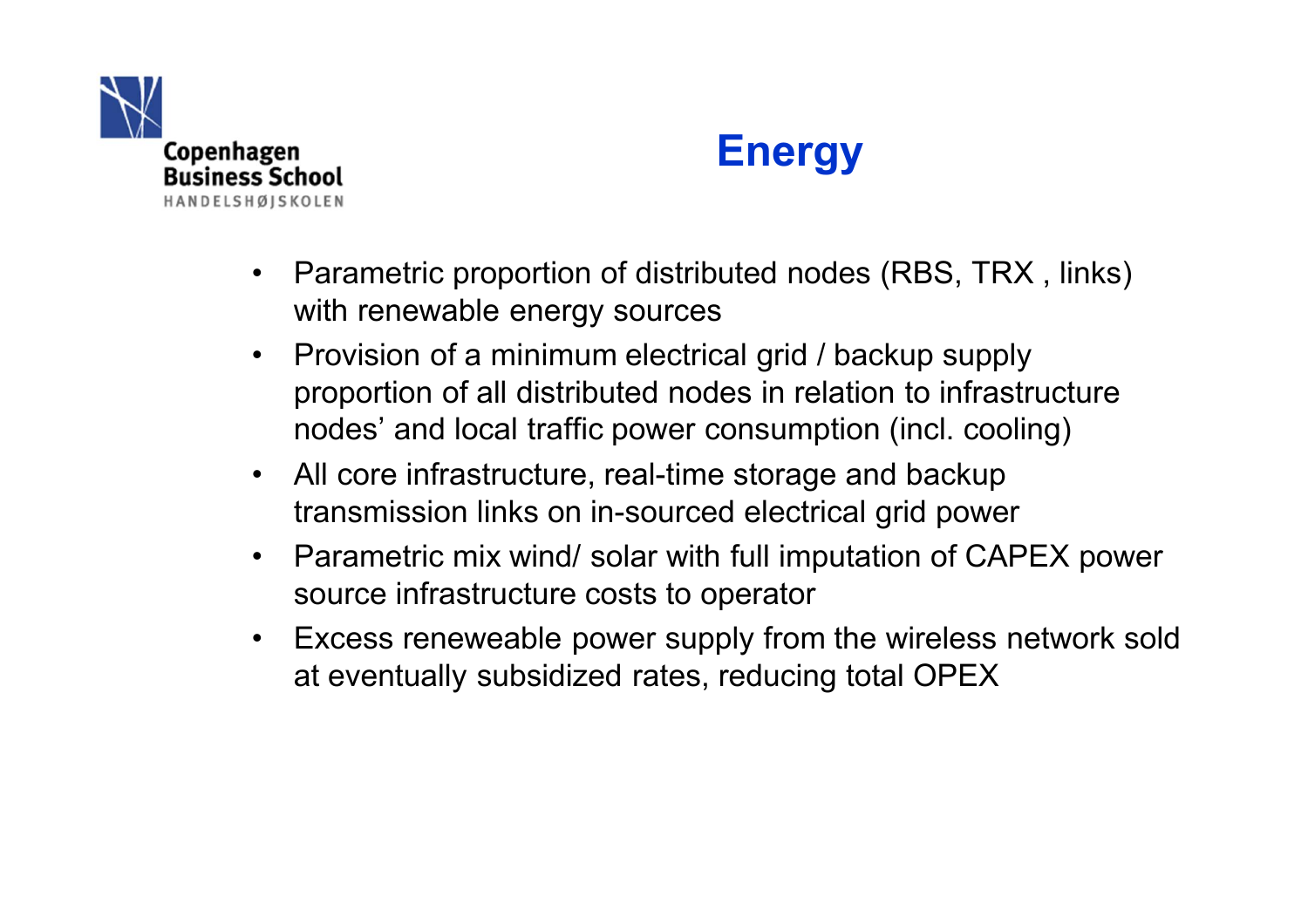

### **Subsystem data**

- Real technical data (power, volume, voltage, frequency, performance ) used in most cases from 8 different worlwide suppliers, for different technologies / generations
- Real cost, power usage and investment data cross-validated between three public international operators
- When relevant statistical regression estimated or usage of different research groups approximation formula from physical measurements
- Available but no yet incorporated: building premises and eventual separate data center models; buildings model available from our COST804 partner Cenergia A/S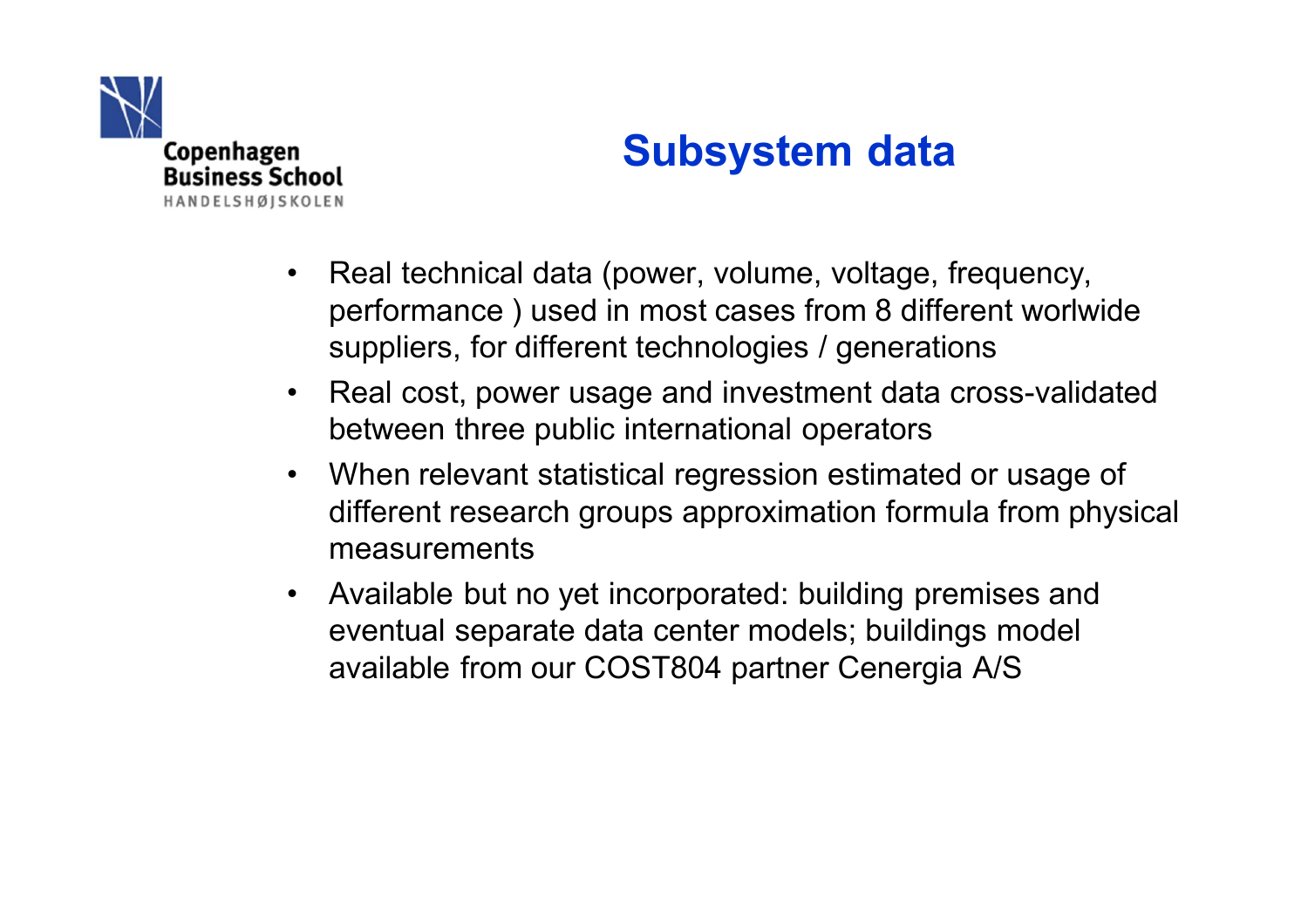

#### **Base case**

- 10 Million subs
- Teledensity 576 users/ cell
- Typical average power consumption / user /month 18 kWh
- Parametric share of RBS with reneweable sources, typically 15 %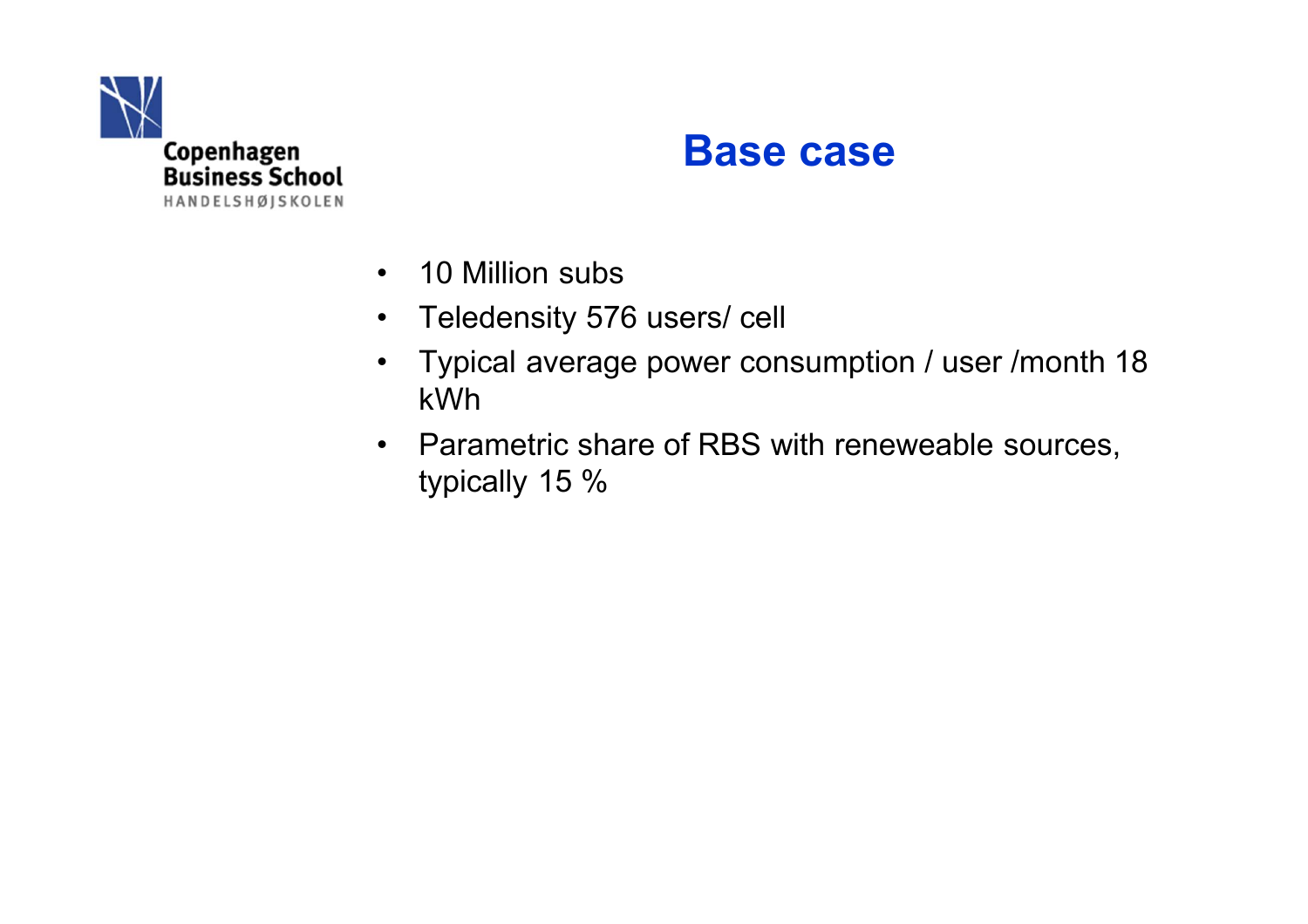

# **Infrastructure emissions vs. Service based**

|  | <b>CASE 1:</b> Contract duration in month(s)       |     | <b>Mostly</b> |
|--|----------------------------------------------------|-----|---------------|
|  | User proposed Msinging service bundle price (euro) | 100 |               |
|  | User basic bundle (euro)                           | 50  | <b>EDGE</b>   |

**CO2 emissions driven by capacity in kg/user/contract: 20,02 CO2 emissions driven by capacity and generic services in kg/ user/ contract :21,05 CO2 emissions driven by value-added service in kg/ user/ contract:0,45 Reneweable energy resold: 403 581 Euros**

| <b>CASE 2:</b> | <b>Contract duration in month(s)</b>               |     |               |
|----------------|----------------------------------------------------|-----|---------------|
|                | User proposed Msinging service bundle price (euro) | 50  | <b>Mostly</b> |
|                | User basic bundle (euro)                           | 260 | <b>LTE</b>    |

**CO2 emissions driven by capacity in kg/user/contract: 6,57 CO2 emissions driven by capacity and generic services in kg/ user/ contract :7,09 CO2 emissions driven by value-added service in kg/ user/ contract:0,00 Reneweable energy resold: 194 071 Euros**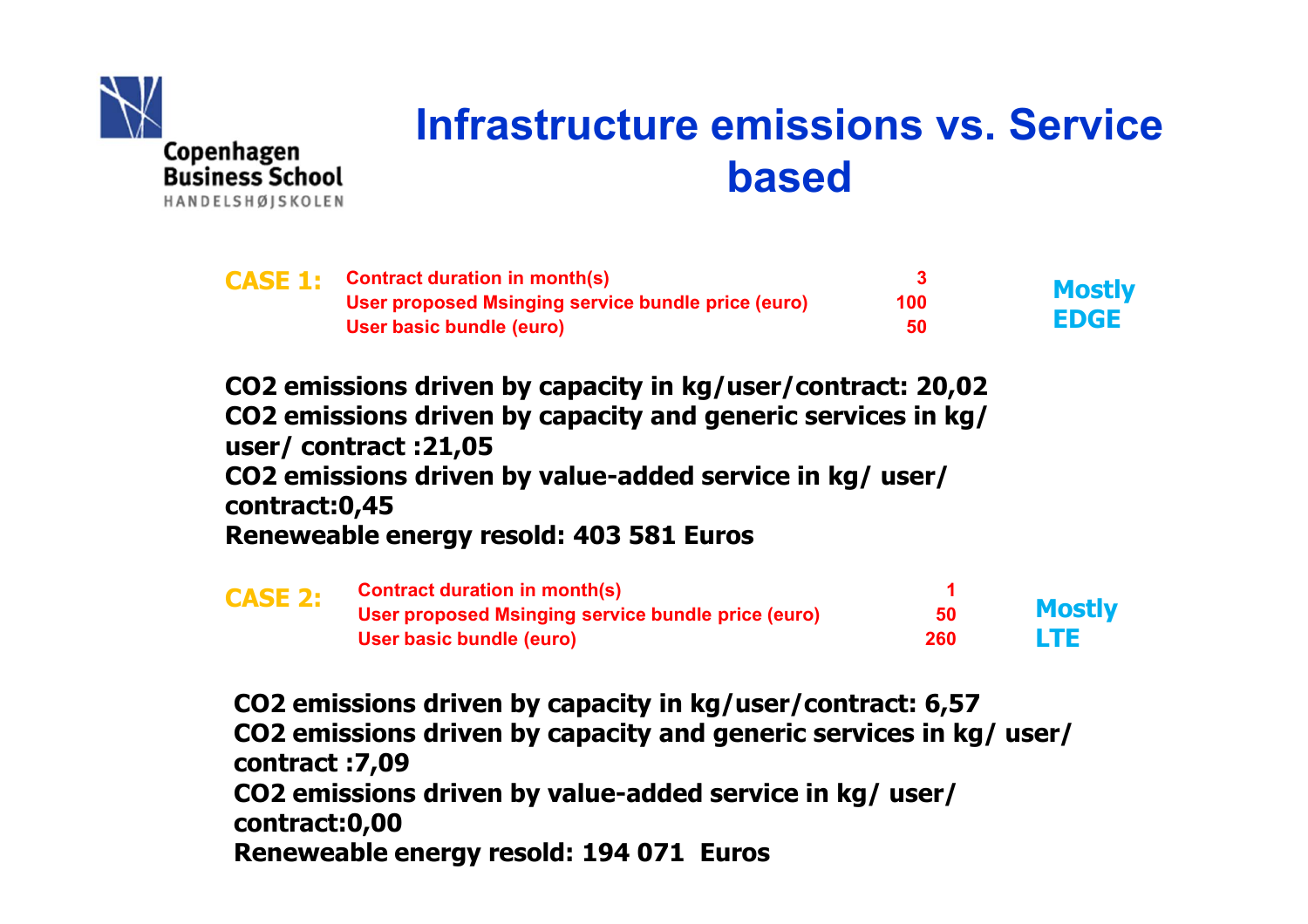

# **Net Energy costs per user in % of total OPEX vs Basic Bundle (Euros)**



| <b>Contract duration in month(s)</b>               |     |
|----------------------------------------------------|-----|
| User proposed Msinging service bundle price (euro) | 100 |
| User basic bundle (euro)                           | 50  |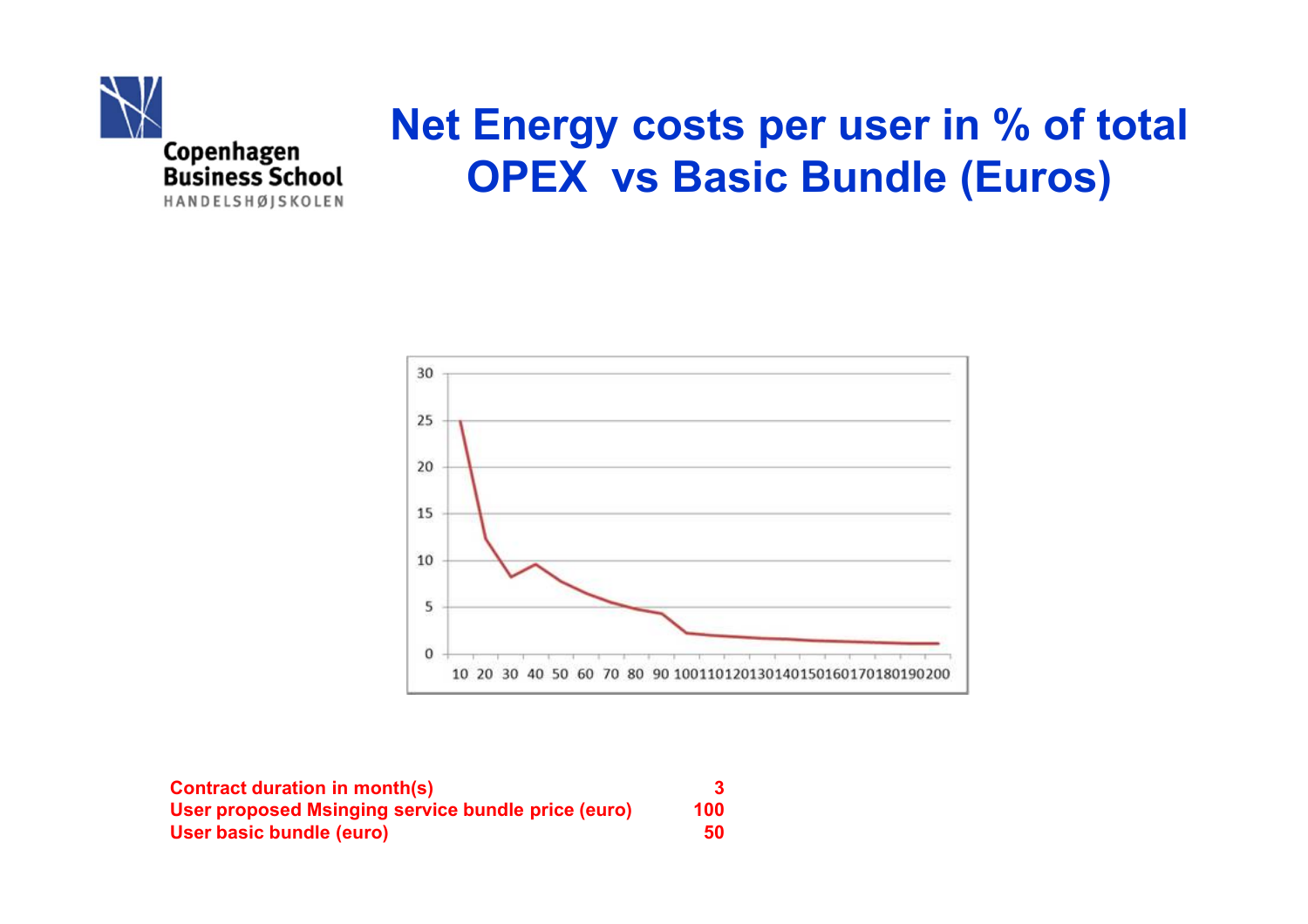



**Contract duration in month(s) 3 User proposed Msinging service bundle price (euro) 100 User basic bundle (euro) 50**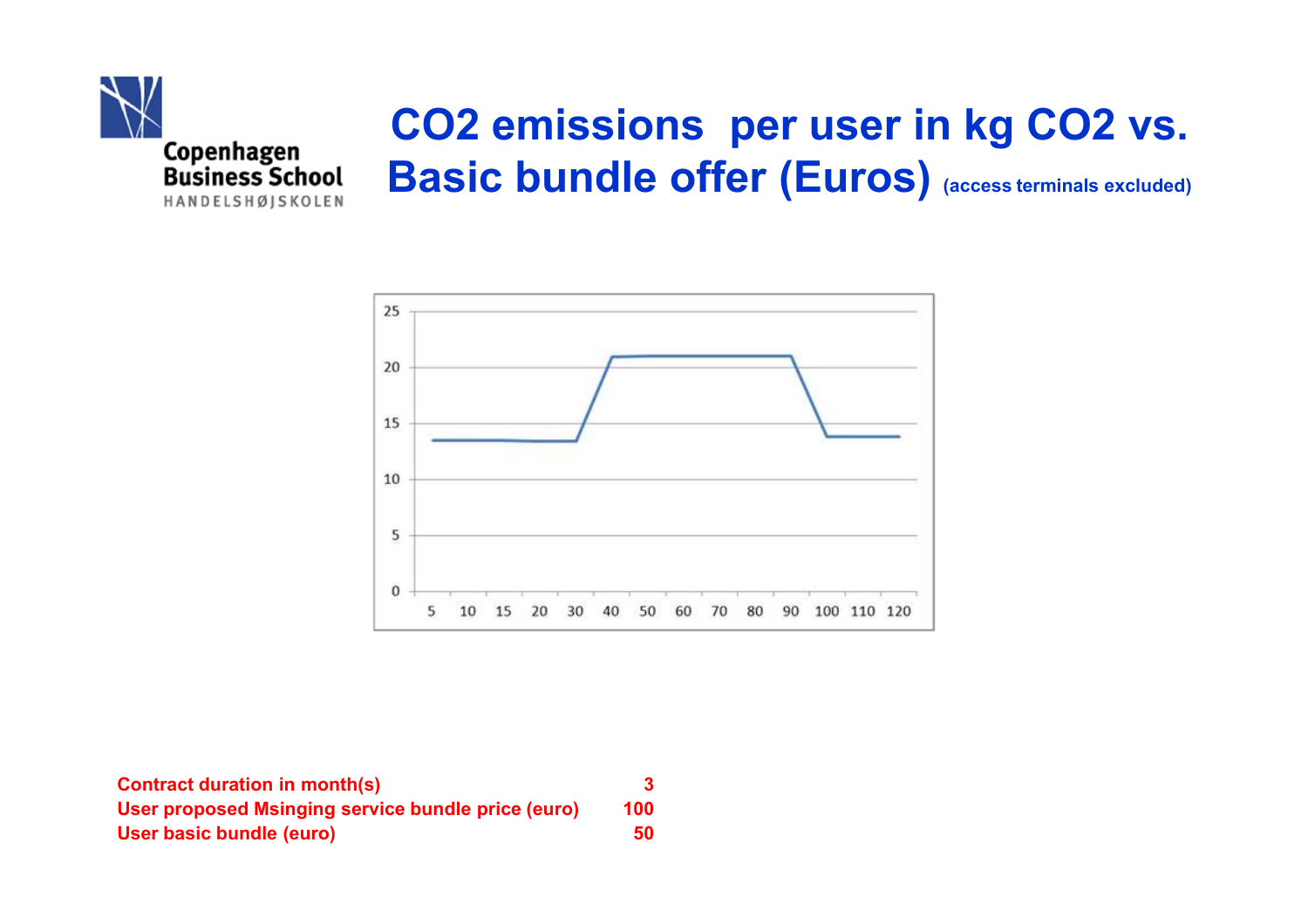



| <b>Contract duration in month(s)</b>               |     |
|----------------------------------------------------|-----|
| User proposed Msinging service bundle price (euro) | 100 |
| User basic bundle (euro)                           | 50  |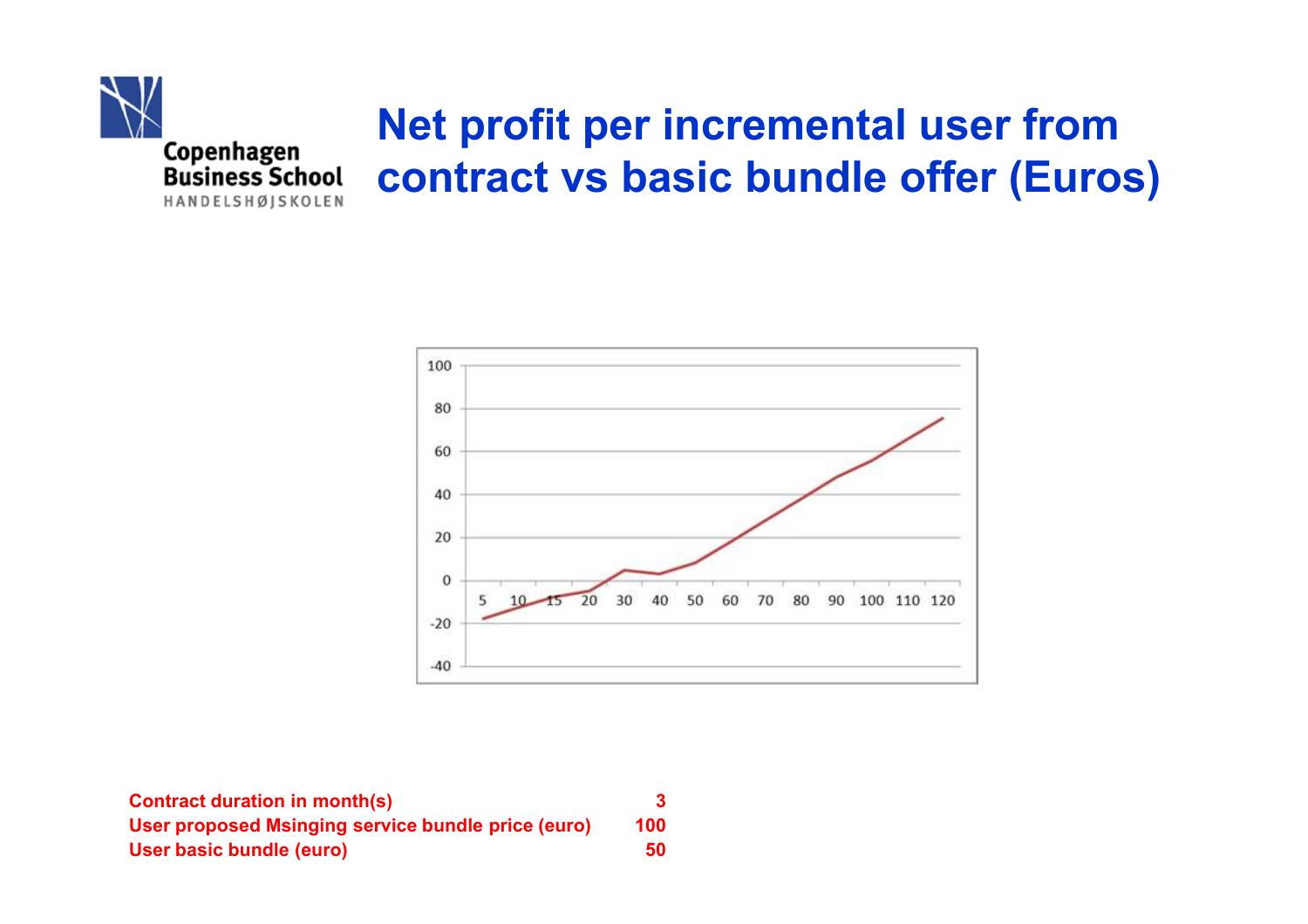

# **Net profit per incremental user from contract vs value-added service bundle offer (Euros)**



| <b>Contract duration in month(s)</b>               |     |
|----------------------------------------------------|-----|
| User proposed Msinging service bundle price (euro) | 100 |
| User basic bundle (euro)                           | 50  |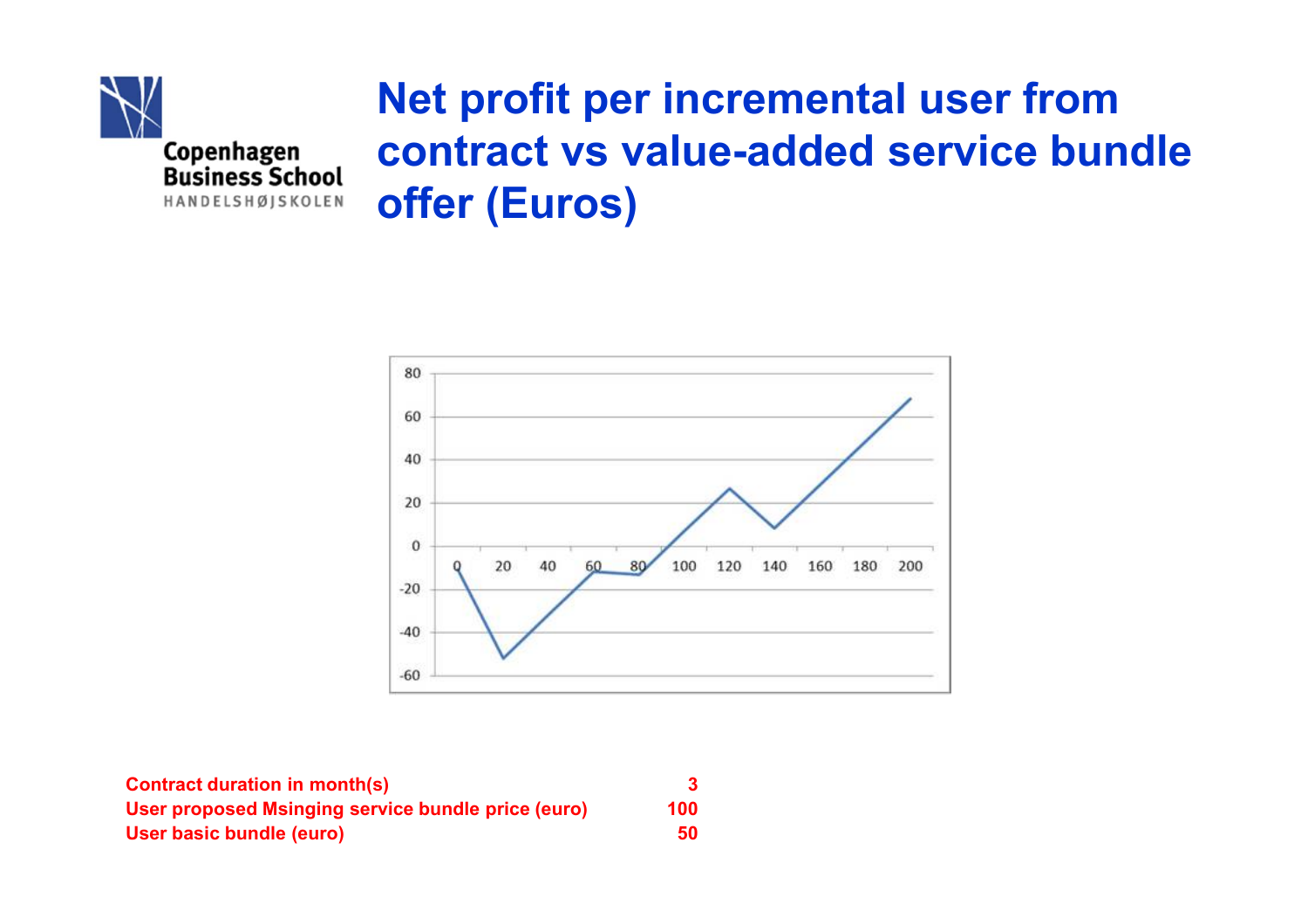

### **Results**

- General: There are very many interactions to account for,
- **Issue 1: Although CO2 emissions due to infrastructure** capacity / coverage dominate, the share of generic services and especially of value-added services grows rapidly with service/content richness and real-time performances
- Issue 2: While taking into account spectral system efficiency and frequency bands, emissions get slightly smaller with newer technologies, subject mostly to design and microelectronics progress; critical is the mix of low emissions green technologies in RBS nodes
- **Issue 3:** New « green » tariffs can be designed by: (a) personalized service characteristics reducing wasted capacity , and (b) incentivizing users to larger renewable power supply grades by OPEX bonus'es. The impact is though mostly from and for high traffic/ content users.